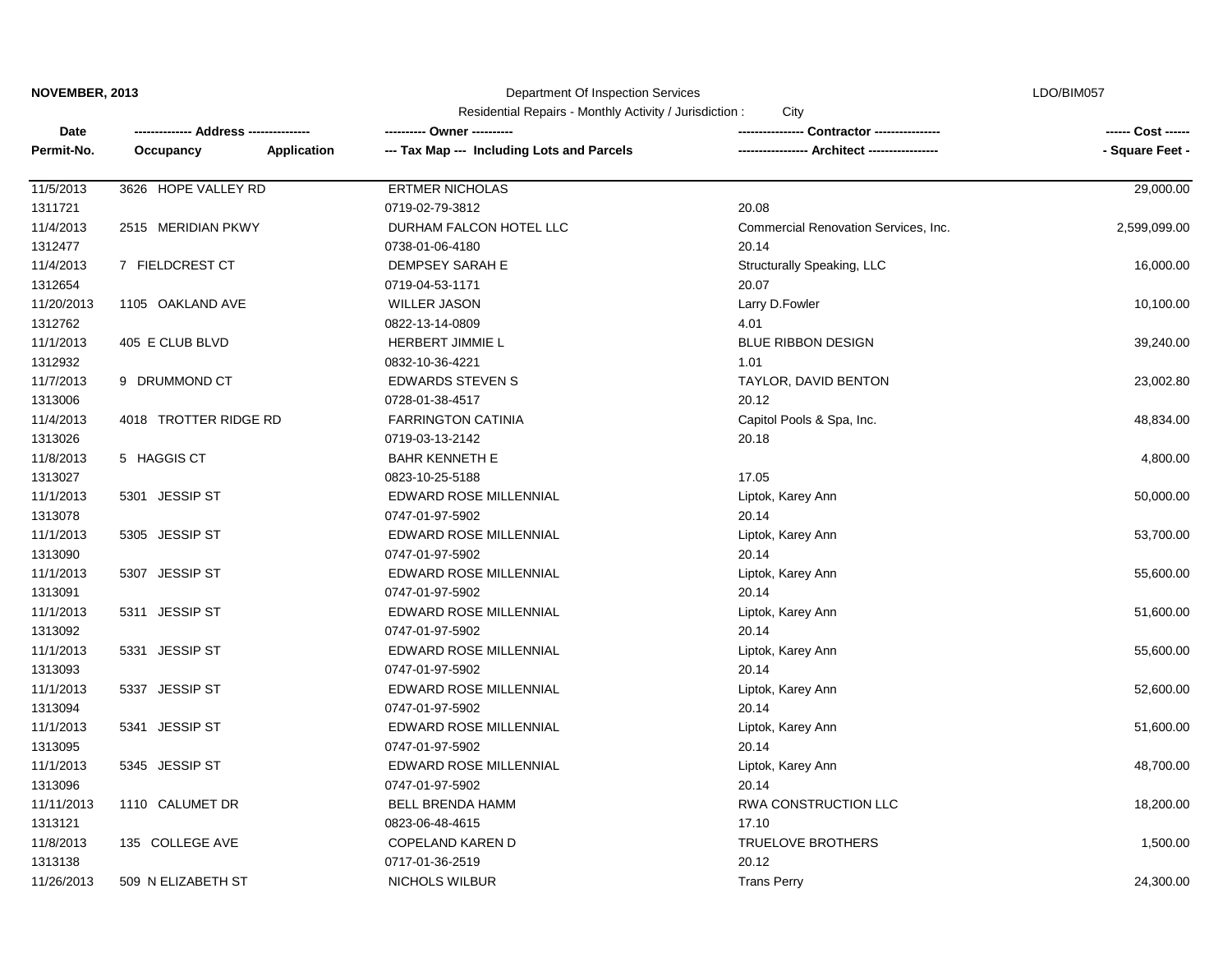#### Department Of Inspection Services

LDO/BIM057

Residential Repairs - Monthly Activity / Jurisdiction : City

| Date       |                     |             | ---------- Owner ----------                |                                  | ------ Cost ------ |
|------------|---------------------|-------------|--------------------------------------------|----------------------------------|--------------------|
| Permit-No. | Occupancy           | Application | --- Tax Map --- Including Lots and Parcels | --- Architect --------------     | - Square Feet -    |
| 1313208    |                     |             | 0831-05-27-2953                            | 11                               |                    |
| 11/7/2013  | 1827 ATTERBURY LN   |             | HAYES KYLE EDWIN                           | A & M Construction & Maintenance | 19,000.00          |
| 1313218    |                     |             | 0814-02-87-3741                            | 16.04                            |                    |
| 11/1/2013  | 808 W KNOX ST       |             | <b>EAGLEBURGER MATTHEW B</b>               | Daniel Ayala                     | 2,500.00           |
| 1313222    |                     |             | 0822-16-83-5711                            | 3.02                             |                    |
| 11/14/2013 | 4928 PINE CONE DR   |             | <b>MACKINNON PAUL</b>                      | Liberrty Custom Homes LLC        | 2,000.00           |
| 1313247    |                     |             | 0709-01-37-8553                            | 20.18                            |                    |
| 11/1/2013  | 1408 VIRGINIA AVE   |             | MILLER LAUREN MICHELLE                     | PARKER, DAVID R.                 | 250,000.00         |
| 1313265    |                     |             | 0822-09-06-9339                            | 4.01                             |                    |
| 11/11/2013 | 11 LYTHAM LN        |             | <b>FEE SUSAN</b>                           |                                  | 25,500.00          |
| 1313302    |                     |             | 0719-02-88-3308                            | 20.07                            |                    |
| 11/1/2013  | 919 URBAN AVE       |             | HALLFORD CHARLES ROBERT JR                 | ROOT, P. BOWMAN, III             | 5,200.00           |
| 1313304    |                     |             | 0822-19-71-4937                            | 3.02                             |                    |
| 11/4/2013  | 3916 NORTHAMPTON RD |             | <b>BEARD KEITH P</b>                       | Pruitt Building Co.              | 27,700.00          |
| 1313307    |                     |             | 0719-01-19-0196                            | 20.08                            |                    |
| 11/4/2013  | 727 N MANGUM ST     |             | UDI COMMUNITY DEVELOPMENT                  | BOBBITT DESIGN BUILD, INC.       | 1,000.00           |
| 1313309    |                     |             | 0831-05-09-8342                            | 8.02                             |                    |
| 11/4/2013  | 727 N MANGUM ST     |             | UDI COMMUNITY DEVELOPMENT                  | BOBBITT DESIGN BUILD, INC.       | 1,000.00           |
| 1313310    |                     |             | 0831-05-09-8342                            | 8.02                             |                    |
| 11/4/2013  | 727 N MANGUM ST     |             | UDI COMMUNITY DEVELOPMENT                  | BOBBITT DESIGN BUILD, INC.       | 1,000.00           |
| 1313311    |                     |             | 0831-05-09-8342                            | 8.02                             |                    |
| 11/4/2013  | 727 N MANGUM ST     |             | UDI COMMUNITY DEVELOPMENT                  | BOBBITT DESIGN BUILD, INC.       | 1,000.00           |
| 1313312    |                     |             | 0831-05-09-8342                            | 8.02                             |                    |
| 11/22/2013 | 142 LANDSBURY DR    |             | <b>FLACK FREDERICK ALAN</b>                | HARLAND WINDOWS & SIDING         | 18,900.00          |
| 1313319    |                     |             | 0800-02-87-2151                            | 20.17                            |                    |
| 11/1/2013  | 23 SCOTT PL         |             | <b>OATLEY THOMAS</b>                       | FOX GENERAL CONTRACTING          | 63,500.00          |
| 1313322    |                     |             | 0811-14-32-8689                            | 6                                |                    |
| 11/7/2013  | 26 AUTUMN WOODS DR  |             | <b>GARRISON JAMES H JR</b>                 | Owens, Jonathan A.               | 11,100.00          |
| 1313329    |                     |             | 0719-04-61-2866                            | 20.11                            |                    |
| 11/8/2013  | 200 E LAVENDER AVE  |             | BELTRAN PEDRO MARTINEZ                     |                                  | 500.00             |
| 1313335    |                     |             | 0832-09-27-2481                            | 1.01                             |                    |
| 11/1/2013  | 2612 OWEN ST        |             | <b>BARKER LEROY</b>                        | Lee Barker                       | 20,000.00          |
| 1313336    |                     |             | 0831-20-81-3723                            | 10.01                            |                    |
| 11/4/2013  | 6 BEAUFORT CT       |             | TOLL NC LP                                 | ROBIE CLIFTON                    | 3,800.00           |
| 1313337    |                     |             | 0717-02-56-9451                            | 20.12                            |                    |
| 11/7/2013  | 3114 DEVON RD       |             | <b>ASHTON ROBERT H</b>                     | Iron Eagle Builders, Inc.        | 129,000.00         |
| 1313342    |                     |             | 0810-19-51-4342                            | 20.07                            |                    |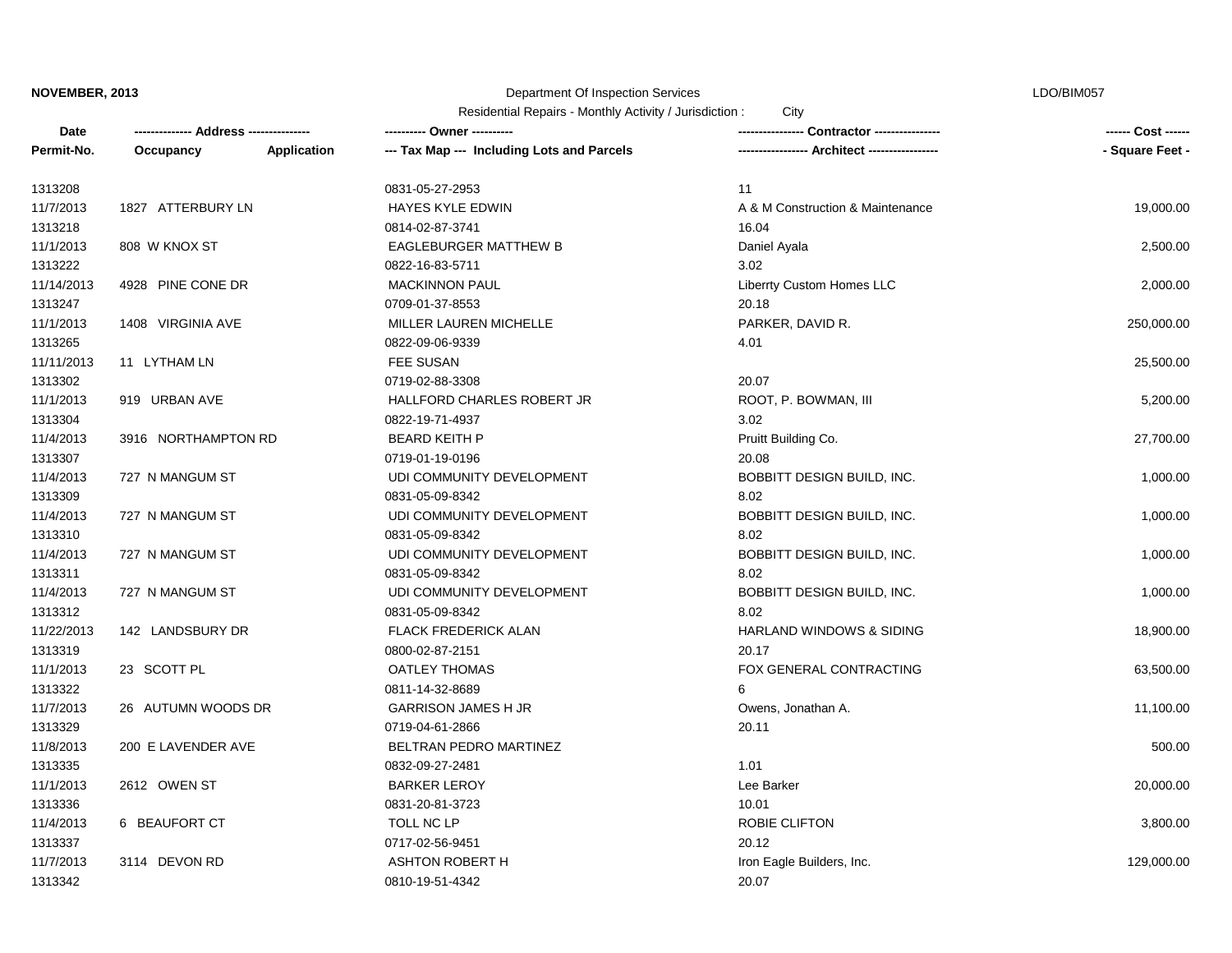# Department Of Inspection Services

| Residential Repairs - Monthly Activity / Jurisdiction : | City |
|---------------------------------------------------------|------|
|---------------------------------------------------------|------|

| Permit-No.<br>Application<br>--- Tax Map --- Including Lots and Parcels<br>---------------- Architect -----------------<br>Occupancy<br>3417 CAMBRIDGE RD<br>MCCALL JEFFREY SCOTT<br><b>THOMAS BROWN</b><br>11/1/2013<br>1313343<br>0810-15-52-1913<br>20.07<br>11/21/2013<br>713 KENT ST<br>SELF-HELP VENTURES FUND<br>WILSON, C.T., CONST. CO.<br>1313345<br>0821-10-47-2343<br>5<br>11/11/2013<br>1205 CARROLL ST<br>DURHAM COMMUNITY LAND TRUSTEES<br>SAVANNA HOMES INC<br>1313348<br>0821-14-44-9851<br>$\overline{7}$<br>11/5/2013<br>RICH REBECCA SARA<br>A.G. BUILDERS<br>7 FALLEN OAK CT<br>1313358<br>0719-04-70-6355<br>20.11<br>11/5/2013<br><b>MASON BRUCE</b><br><b>GARON REEVES</b><br>407 N MAPLE ST<br>1313359<br>0831-11-55-2029<br>10.01<br>11/5/2013<br>2820 DEKALB ST<br><b>CRUMBLISS ALVIN L</b><br>MULBERRY RESTORATION<br>1313360<br>0811-19-60-2443<br>20.17<br>11/11/2013<br>1104 VIRGINIA AVE<br><b>FRAIMOW JOSHUA</b><br>W.D. OSBORNE GENERAL CONTRACTOR<br>1313361<br>0822-13-04-8855<br>4.01<br>11/7/2013<br>4304 FOREST EDGE TRL<br>EDGAR JEFFRY L<br><b>GARUDA CUSTOM DECKS</b><br>1313369<br>20.17<br>0800-01-19-6083<br>1409 PATTERSONS MILL RD<br>ARMES PAUL A<br><b>GARUDA CUSTOM DECKS</b><br>11/7/2013<br>1313370<br>0850-03-11-3689<br>18.05<br>4207 AMESBURY LN<br>11/7/2013<br>LUKEN MICHAEL EDWARD<br>20.18<br>1313371<br>0719-03-04-0957<br>11/7/2013<br>2906 FRIENDSHIP RD<br>STACKHOUSE PROPERTIES LLC<br>1313374<br>0801-04-93-6678<br>20.17<br>11/7/2013<br>W.D. OSBORNE GENERAL CONTRACTOR<br>2507 SPARGER RD<br>WARD MARGARETTE CARDEN<br>17.07<br>1313375<br>0803-04-53-4068<br>11/8/2013<br>5710 LAKE ELTON RD<br>HOWARD JEFFREY G<br>1313390<br>0738-01-09-2517<br>20.10<br>11/12/2013<br>1616 KENT ST<br><b>WITT LARISSA</b><br>Home Installation Professionals<br>1313391<br>6<br>0821-18-31-4427<br>11/8/2013<br>Triangle Renovations, Inc.<br>900 DEMERIUS ST<br><b>EYRICH MARK HERMAN</b><br>3.02<br>1313393<br>0822-16-73-8464<br>11/8/2013<br>1719 WYNN RD<br>SALAZAR DE PEREZ LETICIA<br><b>AAAA Structural House Movers LLC</b><br>1313397<br>0739-01-38-8979<br>20.10 | ------ Cost ------ |
|-------------------------------------------------------------------------------------------------------------------------------------------------------------------------------------------------------------------------------------------------------------------------------------------------------------------------------------------------------------------------------------------------------------------------------------------------------------------------------------------------------------------------------------------------------------------------------------------------------------------------------------------------------------------------------------------------------------------------------------------------------------------------------------------------------------------------------------------------------------------------------------------------------------------------------------------------------------------------------------------------------------------------------------------------------------------------------------------------------------------------------------------------------------------------------------------------------------------------------------------------------------------------------------------------------------------------------------------------------------------------------------------------------------------------------------------------------------------------------------------------------------------------------------------------------------------------------------------------------------------------------------------------------------------------------------------------------------------------------------------------------------------------------------------------------------------------------------------------------------------------------------------------------------------------------------------------------------------------------------------------------------------------------------------------------------------------------------------------------------------------------------|--------------------|
|                                                                                                                                                                                                                                                                                                                                                                                                                                                                                                                                                                                                                                                                                                                                                                                                                                                                                                                                                                                                                                                                                                                                                                                                                                                                                                                                                                                                                                                                                                                                                                                                                                                                                                                                                                                                                                                                                                                                                                                                                                                                                                                                     | - Square Feet -    |
|                                                                                                                                                                                                                                                                                                                                                                                                                                                                                                                                                                                                                                                                                                                                                                                                                                                                                                                                                                                                                                                                                                                                                                                                                                                                                                                                                                                                                                                                                                                                                                                                                                                                                                                                                                                                                                                                                                                                                                                                                                                                                                                                     | 20,000.00          |
|                                                                                                                                                                                                                                                                                                                                                                                                                                                                                                                                                                                                                                                                                                                                                                                                                                                                                                                                                                                                                                                                                                                                                                                                                                                                                                                                                                                                                                                                                                                                                                                                                                                                                                                                                                                                                                                                                                                                                                                                                                                                                                                                     |                    |
|                                                                                                                                                                                                                                                                                                                                                                                                                                                                                                                                                                                                                                                                                                                                                                                                                                                                                                                                                                                                                                                                                                                                                                                                                                                                                                                                                                                                                                                                                                                                                                                                                                                                                                                                                                                                                                                                                                                                                                                                                                                                                                                                     | 36,000.00          |
|                                                                                                                                                                                                                                                                                                                                                                                                                                                                                                                                                                                                                                                                                                                                                                                                                                                                                                                                                                                                                                                                                                                                                                                                                                                                                                                                                                                                                                                                                                                                                                                                                                                                                                                                                                                                                                                                                                                                                                                                                                                                                                                                     |                    |
|                                                                                                                                                                                                                                                                                                                                                                                                                                                                                                                                                                                                                                                                                                                                                                                                                                                                                                                                                                                                                                                                                                                                                                                                                                                                                                                                                                                                                                                                                                                                                                                                                                                                                                                                                                                                                                                                                                                                                                                                                                                                                                                                     | 4,600.00           |
|                                                                                                                                                                                                                                                                                                                                                                                                                                                                                                                                                                                                                                                                                                                                                                                                                                                                                                                                                                                                                                                                                                                                                                                                                                                                                                                                                                                                                                                                                                                                                                                                                                                                                                                                                                                                                                                                                                                                                                                                                                                                                                                                     |                    |
|                                                                                                                                                                                                                                                                                                                                                                                                                                                                                                                                                                                                                                                                                                                                                                                                                                                                                                                                                                                                                                                                                                                                                                                                                                                                                                                                                                                                                                                                                                                                                                                                                                                                                                                                                                                                                                                                                                                                                                                                                                                                                                                                     | 38,999.95          |
|                                                                                                                                                                                                                                                                                                                                                                                                                                                                                                                                                                                                                                                                                                                                                                                                                                                                                                                                                                                                                                                                                                                                                                                                                                                                                                                                                                                                                                                                                                                                                                                                                                                                                                                                                                                                                                                                                                                                                                                                                                                                                                                                     |                    |
|                                                                                                                                                                                                                                                                                                                                                                                                                                                                                                                                                                                                                                                                                                                                                                                                                                                                                                                                                                                                                                                                                                                                                                                                                                                                                                                                                                                                                                                                                                                                                                                                                                                                                                                                                                                                                                                                                                                                                                                                                                                                                                                                     | 29,000.00          |
|                                                                                                                                                                                                                                                                                                                                                                                                                                                                                                                                                                                                                                                                                                                                                                                                                                                                                                                                                                                                                                                                                                                                                                                                                                                                                                                                                                                                                                                                                                                                                                                                                                                                                                                                                                                                                                                                                                                                                                                                                                                                                                                                     |                    |
|                                                                                                                                                                                                                                                                                                                                                                                                                                                                                                                                                                                                                                                                                                                                                                                                                                                                                                                                                                                                                                                                                                                                                                                                                                                                                                                                                                                                                                                                                                                                                                                                                                                                                                                                                                                                                                                                                                                                                                                                                                                                                                                                     | 22,500.00          |
|                                                                                                                                                                                                                                                                                                                                                                                                                                                                                                                                                                                                                                                                                                                                                                                                                                                                                                                                                                                                                                                                                                                                                                                                                                                                                                                                                                                                                                                                                                                                                                                                                                                                                                                                                                                                                                                                                                                                                                                                                                                                                                                                     |                    |
|                                                                                                                                                                                                                                                                                                                                                                                                                                                                                                                                                                                                                                                                                                                                                                                                                                                                                                                                                                                                                                                                                                                                                                                                                                                                                                                                                                                                                                                                                                                                                                                                                                                                                                                                                                                                                                                                                                                                                                                                                                                                                                                                     | 126,000.00         |
|                                                                                                                                                                                                                                                                                                                                                                                                                                                                                                                                                                                                                                                                                                                                                                                                                                                                                                                                                                                                                                                                                                                                                                                                                                                                                                                                                                                                                                                                                                                                                                                                                                                                                                                                                                                                                                                                                                                                                                                                                                                                                                                                     |                    |
|                                                                                                                                                                                                                                                                                                                                                                                                                                                                                                                                                                                                                                                                                                                                                                                                                                                                                                                                                                                                                                                                                                                                                                                                                                                                                                                                                                                                                                                                                                                                                                                                                                                                                                                                                                                                                                                                                                                                                                                                                                                                                                                                     | 19,800.00          |
|                                                                                                                                                                                                                                                                                                                                                                                                                                                                                                                                                                                                                                                                                                                                                                                                                                                                                                                                                                                                                                                                                                                                                                                                                                                                                                                                                                                                                                                                                                                                                                                                                                                                                                                                                                                                                                                                                                                                                                                                                                                                                                                                     |                    |
|                                                                                                                                                                                                                                                                                                                                                                                                                                                                                                                                                                                                                                                                                                                                                                                                                                                                                                                                                                                                                                                                                                                                                                                                                                                                                                                                                                                                                                                                                                                                                                                                                                                                                                                                                                                                                                                                                                                                                                                                                                                                                                                                     | 5,400.00           |
|                                                                                                                                                                                                                                                                                                                                                                                                                                                                                                                                                                                                                                                                                                                                                                                                                                                                                                                                                                                                                                                                                                                                                                                                                                                                                                                                                                                                                                                                                                                                                                                                                                                                                                                                                                                                                                                                                                                                                                                                                                                                                                                                     |                    |
|                                                                                                                                                                                                                                                                                                                                                                                                                                                                                                                                                                                                                                                                                                                                                                                                                                                                                                                                                                                                                                                                                                                                                                                                                                                                                                                                                                                                                                                                                                                                                                                                                                                                                                                                                                                                                                                                                                                                                                                                                                                                                                                                     | 41,458.91          |
|                                                                                                                                                                                                                                                                                                                                                                                                                                                                                                                                                                                                                                                                                                                                                                                                                                                                                                                                                                                                                                                                                                                                                                                                                                                                                                                                                                                                                                                                                                                                                                                                                                                                                                                                                                                                                                                                                                                                                                                                                                                                                                                                     |                    |
|                                                                                                                                                                                                                                                                                                                                                                                                                                                                                                                                                                                                                                                                                                                                                                                                                                                                                                                                                                                                                                                                                                                                                                                                                                                                                                                                                                                                                                                                                                                                                                                                                                                                                                                                                                                                                                                                                                                                                                                                                                                                                                                                     | 27,000.00          |
|                                                                                                                                                                                                                                                                                                                                                                                                                                                                                                                                                                                                                                                                                                                                                                                                                                                                                                                                                                                                                                                                                                                                                                                                                                                                                                                                                                                                                                                                                                                                                                                                                                                                                                                                                                                                                                                                                                                                                                                                                                                                                                                                     |                    |
|                                                                                                                                                                                                                                                                                                                                                                                                                                                                                                                                                                                                                                                                                                                                                                                                                                                                                                                                                                                                                                                                                                                                                                                                                                                                                                                                                                                                                                                                                                                                                                                                                                                                                                                                                                                                                                                                                                                                                                                                                                                                                                                                     | 61,000.00          |
|                                                                                                                                                                                                                                                                                                                                                                                                                                                                                                                                                                                                                                                                                                                                                                                                                                                                                                                                                                                                                                                                                                                                                                                                                                                                                                                                                                                                                                                                                                                                                                                                                                                                                                                                                                                                                                                                                                                                                                                                                                                                                                                                     |                    |
|                                                                                                                                                                                                                                                                                                                                                                                                                                                                                                                                                                                                                                                                                                                                                                                                                                                                                                                                                                                                                                                                                                                                                                                                                                                                                                                                                                                                                                                                                                                                                                                                                                                                                                                                                                                                                                                                                                                                                                                                                                                                                                                                     | 5,840.97           |
|                                                                                                                                                                                                                                                                                                                                                                                                                                                                                                                                                                                                                                                                                                                                                                                                                                                                                                                                                                                                                                                                                                                                                                                                                                                                                                                                                                                                                                                                                                                                                                                                                                                                                                                                                                                                                                                                                                                                                                                                                                                                                                                                     |                    |
|                                                                                                                                                                                                                                                                                                                                                                                                                                                                                                                                                                                                                                                                                                                                                                                                                                                                                                                                                                                                                                                                                                                                                                                                                                                                                                                                                                                                                                                                                                                                                                                                                                                                                                                                                                                                                                                                                                                                                                                                                                                                                                                                     | 3,668.01           |
|                                                                                                                                                                                                                                                                                                                                                                                                                                                                                                                                                                                                                                                                                                                                                                                                                                                                                                                                                                                                                                                                                                                                                                                                                                                                                                                                                                                                                                                                                                                                                                                                                                                                                                                                                                                                                                                                                                                                                                                                                                                                                                                                     |                    |
|                                                                                                                                                                                                                                                                                                                                                                                                                                                                                                                                                                                                                                                                                                                                                                                                                                                                                                                                                                                                                                                                                                                                                                                                                                                                                                                                                                                                                                                                                                                                                                                                                                                                                                                                                                                                                                                                                                                                                                                                                                                                                                                                     | 35,000.00          |
|                                                                                                                                                                                                                                                                                                                                                                                                                                                                                                                                                                                                                                                                                                                                                                                                                                                                                                                                                                                                                                                                                                                                                                                                                                                                                                                                                                                                                                                                                                                                                                                                                                                                                                                                                                                                                                                                                                                                                                                                                                                                                                                                     |                    |
|                                                                                                                                                                                                                                                                                                                                                                                                                                                                                                                                                                                                                                                                                                                                                                                                                                                                                                                                                                                                                                                                                                                                                                                                                                                                                                                                                                                                                                                                                                                                                                                                                                                                                                                                                                                                                                                                                                                                                                                                                                                                                                                                     | 11,500.00          |
|                                                                                                                                                                                                                                                                                                                                                                                                                                                                                                                                                                                                                                                                                                                                                                                                                                                                                                                                                                                                                                                                                                                                                                                                                                                                                                                                                                                                                                                                                                                                                                                                                                                                                                                                                                                                                                                                                                                                                                                                                                                                                                                                     |                    |
| 11/11/2013<br><b>CRAWFORD PARTHENIA D</b><br>8 SAVICT<br><b>Backyard Buildings</b>                                                                                                                                                                                                                                                                                                                                                                                                                                                                                                                                                                                                                                                                                                                                                                                                                                                                                                                                                                                                                                                                                                                                                                                                                                                                                                                                                                                                                                                                                                                                                                                                                                                                                                                                                                                                                                                                                                                                                                                                                                                  | 500.00             |
| 1313400<br>0820-19-71-2373<br>20.10                                                                                                                                                                                                                                                                                                                                                                                                                                                                                                                                                                                                                                                                                                                                                                                                                                                                                                                                                                                                                                                                                                                                                                                                                                                                                                                                                                                                                                                                                                                                                                                                                                                                                                                                                                                                                                                                                                                                                                                                                                                                                                 |                    |
| 11/11/2013<br>908 BURCH AVE<br><b>TRAVIS EVAN H</b><br>DTR GROUP INC, THE                                                                                                                                                                                                                                                                                                                                                                                                                                                                                                                                                                                                                                                                                                                                                                                                                                                                                                                                                                                                                                                                                                                                                                                                                                                                                                                                                                                                                                                                                                                                                                                                                                                                                                                                                                                                                                                                                                                                                                                                                                                           | 6,800.00           |
| 5<br>0821-06-48-2321<br>1313403                                                                                                                                                                                                                                                                                                                                                                                                                                                                                                                                                                                                                                                                                                                                                                                                                                                                                                                                                                                                                                                                                                                                                                                                                                                                                                                                                                                                                                                                                                                                                                                                                                                                                                                                                                                                                                                                                                                                                                                                                                                                                                     |                    |
| <b>SECURE INC</b><br>11/11/2013<br>1308 N MANGUM ST<br>Hetherington, Stephen Michael                                                                                                                                                                                                                                                                                                                                                                                                                                                                                                                                                                                                                                                                                                                                                                                                                                                                                                                                                                                                                                                                                                                                                                                                                                                                                                                                                                                                                                                                                                                                                                                                                                                                                                                                                                                                                                                                                                                                                                                                                                                | 107,000.00         |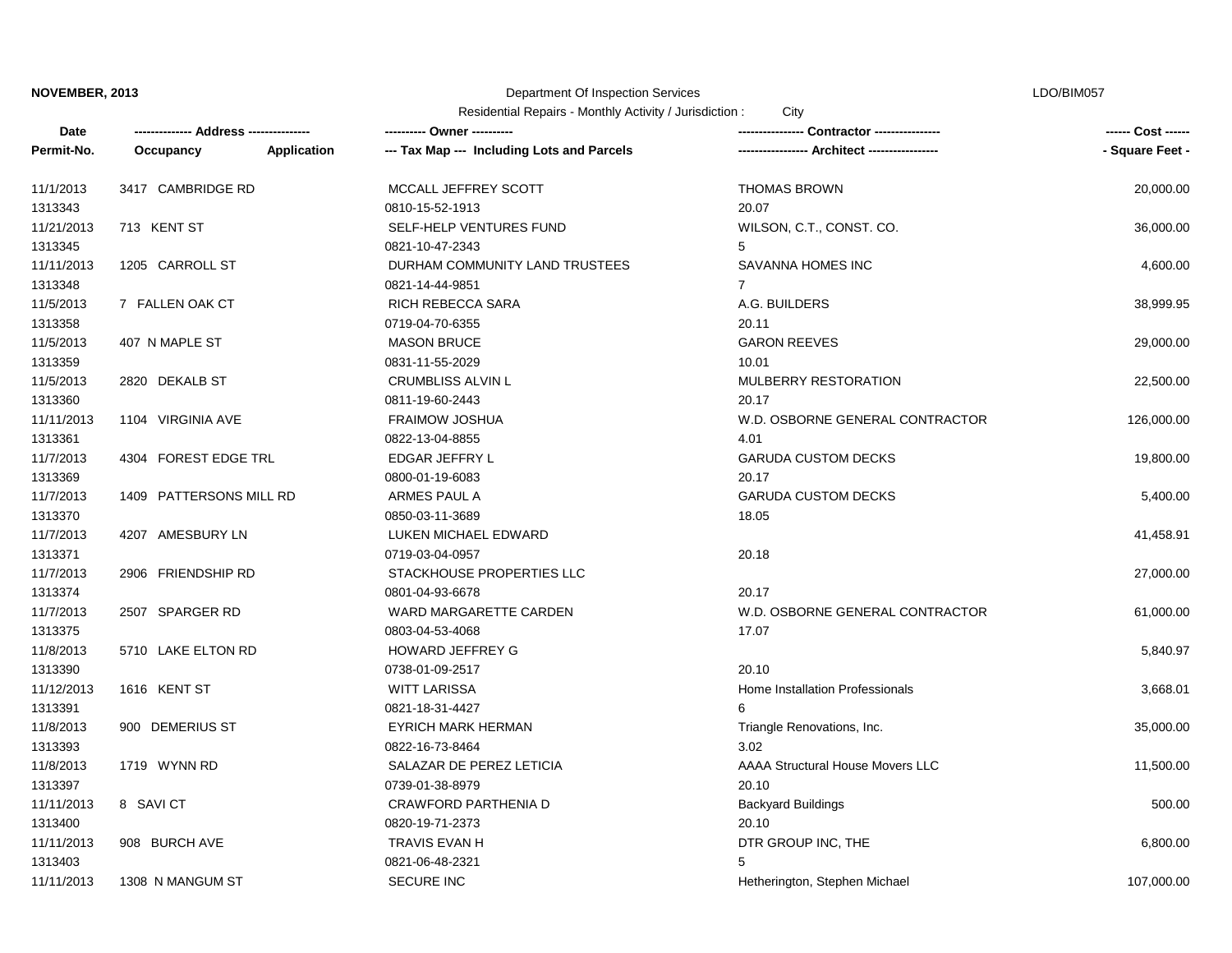# Department Of Inspection Services

| Residential Repairs - Monthly Activity / Jurisdiction : |  |  | City |
|---------------------------------------------------------|--|--|------|
|---------------------------------------------------------|--|--|------|

| Date       |                    |                    | is condential is epairs - monting Activity / Julisuiction.<br>---------- Owner ---------- | URV                                                  | ------ Cost ------ |
|------------|--------------------|--------------------|-------------------------------------------------------------------------------------------|------------------------------------------------------|--------------------|
| Permit-No. | Occupancy          | <b>Application</b> | --- Tax Map --- Including Lots and Parcels                                                | ---------------- Architect ----------------          | - Square Feet -    |
|            |                    |                    |                                                                                           |                                                      |                    |
| 1313404    |                    |                    | 0832-17-12-7207                                                                           | $\overline{2}$                                       |                    |
| 11/21/2013 | 2014 WILSON ST     |                    | <b>GRINGLE ROBERT E</b>                                                                   |                                                      | 10,000.00          |
| 1313405    |                    |                    | 0822-10-26-5182                                                                           | 4.01                                                 |                    |
| 11/4/2013  | 2704 LAWNDALE AVE  |                    | CHEHRAZI CLAIRE VAN EENWYK                                                                | David Johnson                                        | 900.00             |
| 1313406    |                    |                    | 0822-13-04-0423                                                                           | 4.02                                                 |                    |
| 11/11/2013 | 1102 IREDELL ST    |                    | <b>TASCHUK MYRON JOHN</b>                                                                 | Cathy Saylor                                         | 22,000.00          |
| 1313407    |                    |                    | 0822-14-34-6621                                                                           | 4.01                                                 |                    |
| 11/11/2013 | 1611 BIVINS ST     |                    | <b>GEORGE VICTORIA ANN</b>                                                                | DOWNEY, S. R.                                        | 13,623.00          |
| 1313410    |                    |                    | 0821-14-33-0246                                                                           | 6                                                    |                    |
| 11/25/2013 | 325 CHESAPEAKE AVE |                    | MCALEXANDER DEBRA RIGSBEE                                                                 | ANDREA HOMES & CONSTRUCTION LLC                      | 22,000.00          |
| 1313416    |                    |                    | 0825-04-80-7565                                                                           | 16.01                                                |                    |
| 11/11/2013 | 2311 ANTHONY DR    |                    | <b>WERNER THOMAS W</b>                                                                    | Structurally Speaking, LLC                           | 14,500.00          |
| 1313417    |                    |                    | 0803-04-61-7850                                                                           | 17.07                                                |                    |
| 11/19/2013 | 104 E LAWSON ST    |                    | BANK OF NEW YORK MELLON TRUST                                                             | Satinder Dayal                                       | 12,700.00          |
| 1313418    |                    |                    | 0821-20-70-7225                                                                           | 13.03                                                |                    |
| 11/29/2013 | 2601 PINEWOOD DR   |                    | <b>TANG DEMAN</b>                                                                         |                                                      | 1,600.00           |
| 1313424    |                    |                    | 0823-14-23-5760                                                                           | 17.05                                                |                    |
| 11/26/2013 | 1800 GLENDALE AVE  |                    | <b>SUER LUCAS</b>                                                                         | Fernando Rubio                                       | 6,800.00           |
| 1313434    |                    |                    | 0832-13-03-8694                                                                           | 2                                                    |                    |
| 11/13/2013 | 814 WILKERSON AVE  |                    | THOMPSON CLAUDIA H                                                                        |                                                      | 5,350.00           |
| 1313435    |                    |                    | 0821-07-58-0871                                                                           | 5                                                    |                    |
| 11/11/2013 | 3208 WINSTON RD    |                    | ROBERSON RONZALESKI L                                                                     | RAM JACK LLC                                         | 5,350.00           |
| 1313440    |                    |                    | 0823-16-74-5851                                                                           | 17.05                                                |                    |
| 11/7/2013  | 1208 KILLINGTON CT |                    | <b>HICKEY ANTHONY JAMES</b>                                                               | Jerry Schuster                                       | 7,800.00           |
| 1313441    |                    |                    | 0708-03-01-6974                                                                           | 20.12                                                |                    |
| 11/19/2013 | 301 WATTS ST       |                    | <b>SARAF ILANA R</b>                                                                      | A.G. BUILDERS                                        | 112,667.00         |
| 1313442    |                    |                    | 0822-19-60-1263                                                                           | 3.02                                                 |                    |
| 11/26/2013 | 3211 KIRBY ST      |                    | <b>JOHNSON JAMES A</b>                                                                    | Crawlspace Doctor                                    | 5,800.00           |
| 1313448    |                    |                    | 0739-01-18-3635                                                                           | 20.10                                                |                    |
| 11/14/2013 | 1001 WINDCREST RD  |                    | <b>MACON WILLIE R JR</b>                                                                  | American Kitchen Corporation                         | 49,000.00          |
| 1313449    |                    |                    | 0728-01-47-0399                                                                           | 20.12                                                |                    |
| 11/25/2013 | 3502 MANFORD DR    |                    | HARVEY NANCY O                                                                            | Slade Contracting Service, Troy - T/A Troy Lee Slade | 25,700.00          |
| 1313450    |                    |                    | 0810-20-91-4239                                                                           | 20.07                                                |                    |
| 11/25/2013 | 2826 BEECHWOOD DR  |                    | MCMILLAN KAREN D                                                                          | Vanessa McMillan                                     | 8,000.00           |
| 1313451    |                    |                    | 0820-14-44-6140                                                                           | 20.09                                                |                    |
| 11/15/2013 | 2107 ASHE ST       |                    | <b>WORTH LUCY CHADBOURN</b>                                                               |                                                      | 55,600.00          |
| 1313453    |                    |                    | 0831-15-62-4800                                                                           | 10.01                                                |                    |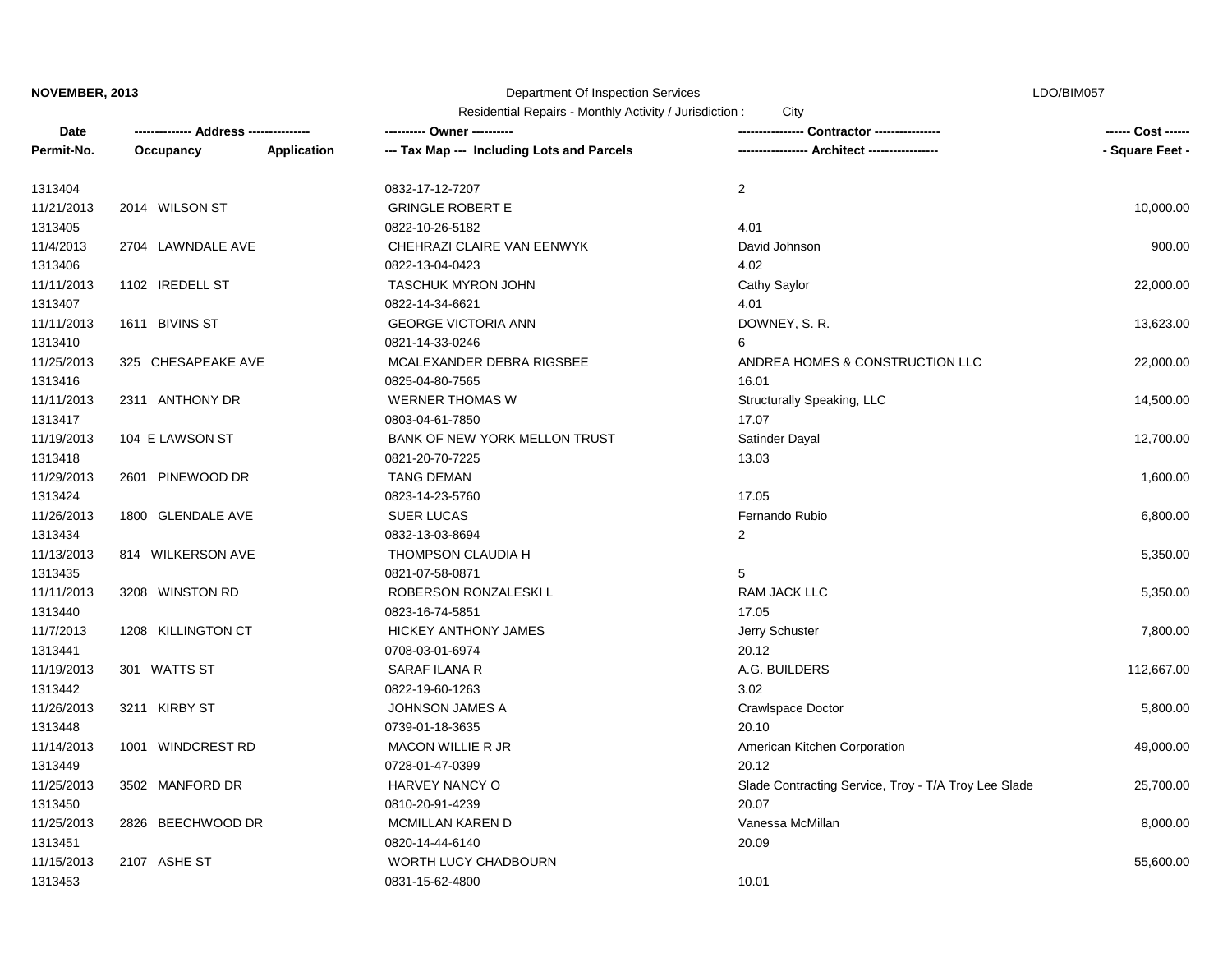# Department Of Inspection Services

| Residential Repairs - Monthly Activity / Jurisdiction : |  |  |  | City |
|---------------------------------------------------------|--|--|--|------|
|---------------------------------------------------------|--|--|--|------|

| Date       |                           |                    | ---------- Owner ----------                |                                                       | ------ Cost ------ |
|------------|---------------------------|--------------------|--------------------------------------------|-------------------------------------------------------|--------------------|
| Permit-No. | Occupancy                 | <b>Application</b> | --- Tax Map --- Including Lots and Parcels | - Architect -----------------                         | - Square Feet -    |
| 11/14/2013 | 4 PINESTRAW WAY           |                    | PAFFORD WILLIAM RANDALL                    | CAROLINA YARDBARNS, LLC                               | 3,700.00           |
| 1313454    |                           |                    | 0728-01-49-3074                            | 20.12                                                 |                    |
| 11/15/2013 | 1005 MINERVA AVE          |                    | KUNIHOLM ELIZABETH                         | <b>Fails Safe Construction</b>                        | 14,800.00          |
| 1313456    |                           |                    | 0822-19-60-9472                            | 3.02                                                  |                    |
| 11/14/2013 | 1107 VICKERS AVE          |                    | DUGAN KELLI A                              | Zurbuch Construction, Inc.                            | 30,000.00          |
| 1313464    |                           |                    | 0821-11-65-1241                            | $\overline{7}$                                        |                    |
| 11/18/2013 | 704 S ROXBORO ST          |                    | PERRY CHAD                                 |                                                       | 28,500.00          |
| 1313472    |                           |                    | 0821-16-84-6187                            | 12.01                                                 |                    |
| 11/15/2013 | 20 SUMMERGLEN CT          |                    | SURBER JULIA                               | TAYLOR, DAVID BENTON                                  | 11,104.80          |
| 1313482    |                           |                    | 0728-03-41-0848                            | 20.13                                                 |                    |
| 11/18/2013 | 20 SUMMERGLEN CT          |                    | SURBER JULIA                               | TAYLOR, DAVID BENTON                                  | 24,343.00          |
| 1313483    |                           |                    | 0728-03-41-0848                            | 20.13                                                 |                    |
| 11/21/2013 | 2500 W CLUB BLVD          |                    | MATTESON CAROL J                           |                                                       | 19,900.00          |
| 1313484    |                           |                    | 0812-12-95-4520                            | 4.01                                                  |                    |
| 11/29/2013 | 3315 WESTOVER RD          |                    | ADAMS JEAN TAYLOR                          | HALLYBURTON, ROBERT S.                                | 760,000.00         |
| 1313485    |                           |                    | 0719-01-39-1324                            | 20.08                                                 |                    |
| 11/25/2013 | 608 SOUTH BEND DR         |                    | KOEHRSEN ERIC M                            | MVP Designs & Structures dba Archadeck of             | 25,274.00          |
| 1313486    |                           |                    | 0717-02-66-3400                            | 20.12                                                 |                    |
| 11/21/2013 | 6 SUMMER RIDGE CT         |                    | <b>SCOGGINS GEORGE D</b>                   | MATTHEW G. DREPS                                      | 5,000.00           |
| 1313503    |                           |                    | 0825-03-01-4245                            | 16.03                                                 |                    |
| 11/21/2013 | 2015 ASHE ST              |                    | <b>PROSPER LLC</b>                         | Coral Construction and Design - Coral Home Solutions, | 50,000.00          |
| 1313505    |                           |                    | 0831-15-62-0814                            | 10.01                                                 |                    |
| 11/18/2013 | 911 CARPENTER FLETCHER RD |                    | <b>CHATO CHRISTINE B</b>                   | POWER LIFT FOUNDATION REPAIR - T/A BOLIN              | 3,400.00           |
| 1313508    |                           |                    | 0728-02-79-8629                            | 20.10                                                 |                    |
| 11/21/2013 | 1024 MINERVA AVE          |                    | STODDARD ANNE                              | <b>CAROLINA CUSTOM BUILDERS</b>                       | 28,076.00          |
| 1313518    |                           |                    | 0822-19-60-5635                            | 3.02                                                  |                    |
| 11/21/2013 | 5 KIMBERLY DR             |                    | <b>BORDEN F KENNON JR</b>                  |                                                       | 9,250.00           |
| 1313519    |                           |                    | 0719-01-26-6663                            | 20.08                                                 |                    |
| 11/25/2013 | 1922 BIRMINGHAM AVE       |                    | <b>JOHNSON SHEILA</b>                      | Jerry Neville                                         | 650.00             |
| 1313527    |                           |                    | 0823-16-73-5050                            | 1.02                                                  |                    |
| 11/22/2013 | 3001 CAMERON BLVD         |                    | WASHINGTON DUKE INN LLC                    | DA EVERETT CONSTRUCTION GROUP LLC.                    | 22,228.00          |
| 1313531    |                           |                    | 0811-11-56-5632                            | 6                                                     |                    |
| 11/22/2013 | 1516 ROSEWOOD ST          |                    | STACKHOUSE PROPERTIES LLC                  |                                                       | 22,000.00          |
| 1313533    |                           |                    | 0830-05-18-4399                            | 14                                                    |                    |
| 11/22/2013 | 3444 RUGBY RD             |                    | 2ND CHANCE PROPERTIES LLC                  | Ted and Tonya McDaniel                                | 19,000.00          |
| 1313534    |                           |                    | 0719-01-36-4719                            | 20.08                                                 |                    |
| 11/22/2013 | 1105 UMSTEAD RD           |                    | <b>WATKINS JUNE R</b>                      | Jose Luis Flores Rodrigues                            | 1,000.00           |